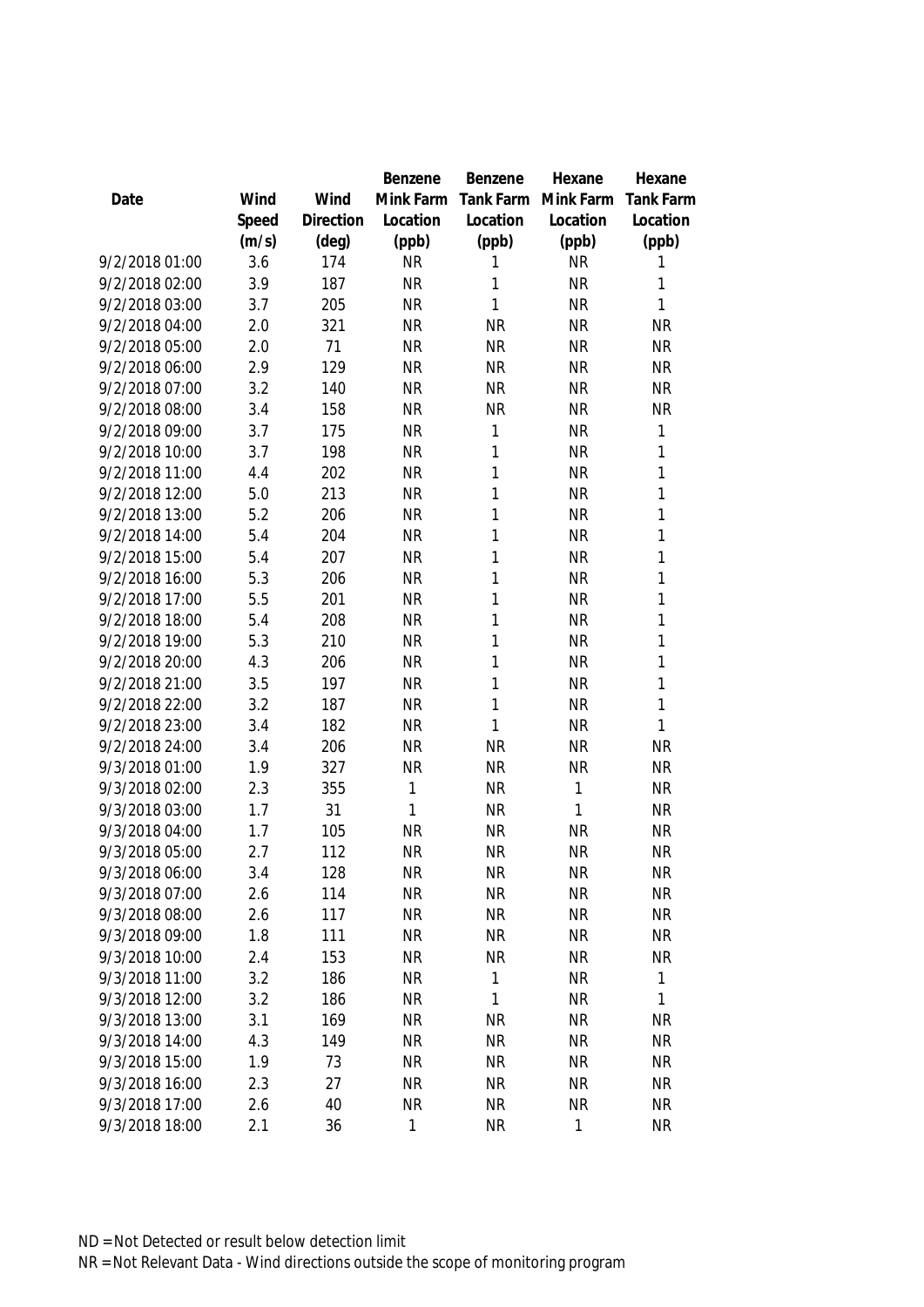|                |       |           | Benzene   | Benzene      | Hexane    | Hexane           |
|----------------|-------|-----------|-----------|--------------|-----------|------------------|
| Date           | Wind  | Wind      | Mink Farm | Tank Farm    | Mink Farm | <b>Tank Farm</b> |
|                | Speed | Direction | Location  | Location     | Location  | Location         |
|                | (m/s) | (deg)     | (ppb)     | (ppb)        | (ppb)     | (ppb)            |
| 9/3/2018 19:00 | 4.0   | 108       | <b>NR</b> | <b>NR</b>    | <b>NR</b> | <b>NR</b>        |
| 9/3/2018 20:00 | 2.5   | 92        | <b>NR</b> | <b>NR</b>    | <b>NR</b> | <b>NR</b>        |
| 9/3/2018 21:00 | 3.1   | 108       | <b>NR</b> | <b>NR</b>    | <b>NR</b> | <b>NR</b>        |
| 9/3/2018 22:00 | 3.3   | 120       | <b>NR</b> | <b>NR</b>    | <b>NR</b> | <b>NR</b>        |
| 9/3/2018 23:00 | 3.6   | 133       | <b>NR</b> | <b>NR</b>    | <b>NR</b> | <b>NR</b>        |
| 9/3/2018 24:00 | 3.1   | 146       | <b>NR</b> | <b>NR</b>    | <b>NR</b> | <b>NR</b>        |
| 9/4/2018 01:00 | 3.5   | 148       | <b>NR</b> | <b>NR</b>    | <b>NR</b> | <b>NR</b>        |
| 9/4/2018 02:00 | 3.6   | 156       | <b>NR</b> | <b>NR</b>    | <b>NR</b> | <b>NR</b>        |
| 9/4/2018 03:00 | 3.4   | 160       | <b>NR</b> | <b>NR</b>    | <b>NR</b> | <b>NR</b>        |
| 9/4/2018 04:00 | 3.5   | 164       | <b>NR</b> | <b>NR</b>    | <b>NR</b> | <b>NR</b>        |
| 9/4/2018 05:00 | 3.7   | 166       | <b>NR</b> | <b>NR</b>    | <b>NR</b> | <b>NR</b>        |
| 9/4/2018 06:00 | 3.3   | 166       | <b>NR</b> | <b>NR</b>    | <b>NR</b> | <b>NR</b>        |
| 9/4/2018 07:00 | 3.2   | 166       | <b>NR</b> | <b>NR</b>    | <b>NR</b> | <b>NR</b>        |
| 9/4/2018 08:00 | 3.5   | 168       | <b>NR</b> | <b>NR</b>    | <b>NR</b> | <b>NR</b>        |
| 9/4/2018 09:00 | 2.7   | 181       | <b>NR</b> | $\mathbf{1}$ | <b>NR</b> | 1                |
| 9/4/2018 10:00 | 3.0   | 193       | <b>NR</b> | $\mathbf{1}$ | <b>NR</b> | $\mathbf{1}$     |
| 9/4/2018 11:00 | 3.3   | 187       | <b>NR</b> | 1            | <b>NR</b> | 1                |
| 9/4/2018 12:00 | 4.1   | 204       | <b>NR</b> | $\mathbf{1}$ | <b>NR</b> | $\mathbf{1}$     |
| 9/4/2018 13:00 | 3.8   | 205       | <b>NR</b> | $\mathbf{1}$ | <b>NR</b> | $\mathbf{1}$     |
| 9/4/2018 14:00 | 3.6   | 206       | <b>NR</b> | $\mathbf{1}$ | <b>NR</b> | $\mathbf{1}$     |
| 9/4/2018 15:00 | 3.8   | 200       | <b>NR</b> | 1            | <b>NR</b> | $\mathbf{1}$     |
| 9/4/2018 16:00 | 3.8   | 193       | <b>NR</b> | $\mathbf{1}$ | <b>NR</b> | 1                |
| 9/4/2018 17:00 | 3.5   | 182       | <b>NR</b> | $\mathbf{1}$ | <b>NR</b> | 1                |
| 9/4/2018 18:00 | 3.9   | 182       | <b>NR</b> | $\mathbf{1}$ | <b>NR</b> | $\mathbf{1}$     |
| 9/4/2018 19:00 | 2.9   | 180       | <b>NR</b> | 1            | <b>NR</b> | 1                |
| 9/4/2018 20:00 | 3.2   | 180       | <b>NR</b> | $\mathbf{1}$ | <b>NR</b> | 1                |
| 9/4/2018 21:00 | 3.4   | 174       | <b>NR</b> | $\mathbf{1}$ | <b>NR</b> | 1                |
| 9/4/2018 22:00 | 3.9   | 173       | <b>NR</b> | $\mathbf{1}$ | <b>NR</b> | $\mathbf{1}$     |
| 9/4/2018 23:00 | 4.7   | 172       | <b>NR</b> | 1            | <b>NR</b> | 1                |
| 9/4/2018 24:00 | 4.1   | 176       | <b>NR</b> | 1            | <b>NR</b> | 1                |
| 9/5/2018 01:00 | 3.8   | 175       | <b>NR</b> | 1            | <b>NR</b> | 1                |
| 9/5/2018 02:00 | 4.3   | 172       | <b>NR</b> | 1            | <b>NR</b> | 1                |
| 9/5/2018 03:00 | 3.7   | 180       | <b>NR</b> | $\mathbf{1}$ | <b>NR</b> | 1                |
| 9/5/2018 04:00 | 3.4   | 182       | <b>NR</b> | 1            | <b>NR</b> | 1                |
| 9/5/2018 05:00 | 3.3   | 178       | <b>NR</b> | 1            | <b>NR</b> | 1                |
| 9/5/2018 06:00 | 3.3   | 184       | <b>NR</b> | 1            | <b>NR</b> | 1                |
| 9/5/2018 07:00 | 3.7   | 179       | <b>NR</b> | $\mathbf{1}$ | <b>NR</b> | 1                |
| 9/5/2018 08:00 | 4.2   | 184       | <b>NR</b> | 1            | <b>NR</b> | 1                |
| 9/5/2018 09:00 | 4.0   | 201       | <b>NR</b> | $\mathbf{1}$ | <b>NR</b> | 1                |
| 9/5/2018 10:00 | 4.7   | 214       | <b>NR</b> | $\mathbf{1}$ | <b>NR</b> | 1                |
| 9/5/2018 11:00 | 5.3   | 222       | <b>NR</b> | $\mathbf{1}$ | <b>NR</b> | 1                |
| 9/5/2018 12:00 | 5.8   | 226       | <b>NR</b> | 1            | <b>NR</b> | 1                |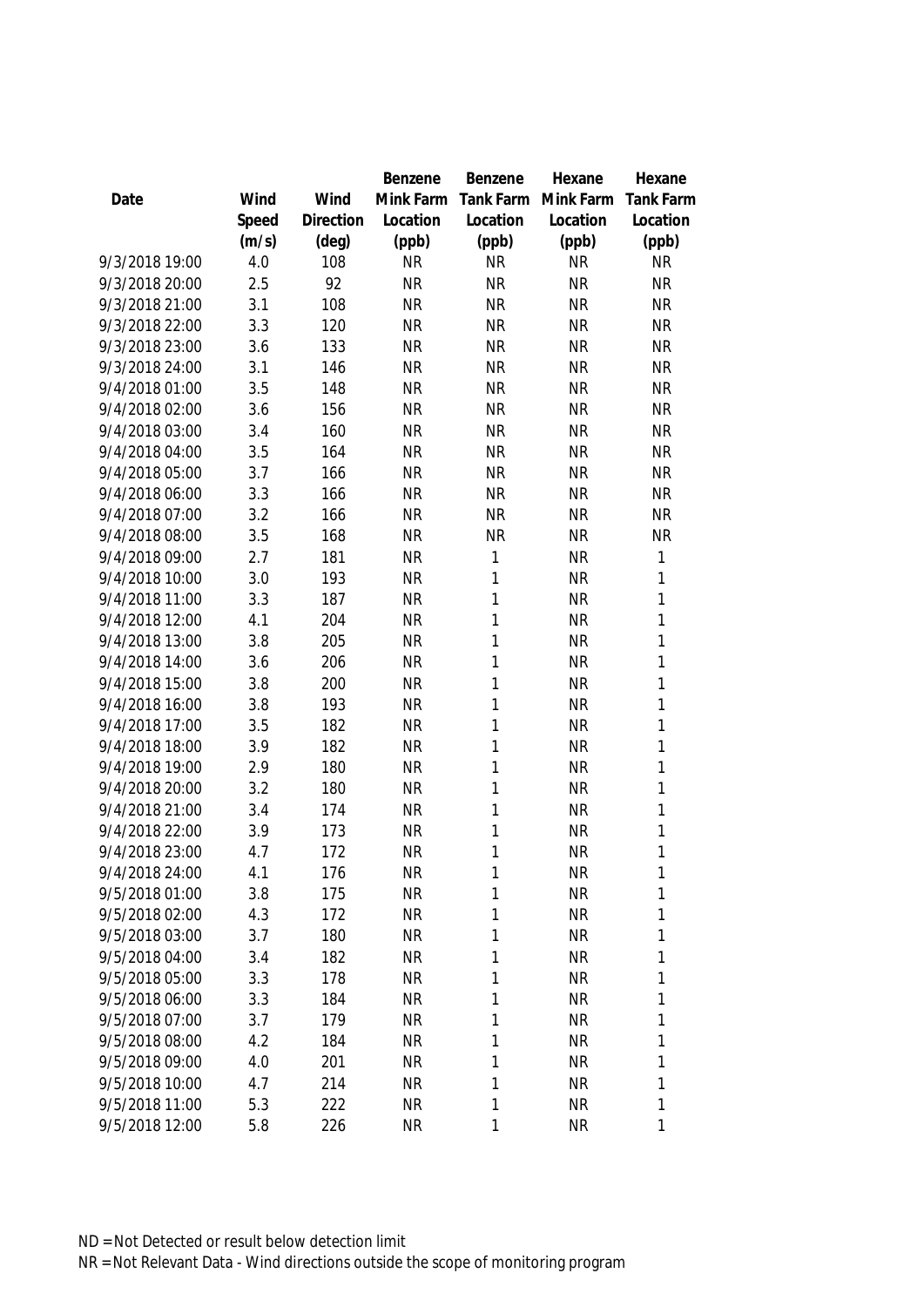|                |       |           | Benzene   | Benzene      | Hexane    | Hexane           |
|----------------|-------|-----------|-----------|--------------|-----------|------------------|
| Date           | Wind  | Wind      | Mink Farm | Tank Farm    | Mink Farm | <b>Tank Farm</b> |
|                | Speed | Direction | Location  | Location     | Location  | Location         |
|                | (m/s) | (deg)     | (ppb)     | (ppb)        | (ppb)     | (ppb)            |
| 9/5/2018 13:00 | 5.6   | 227       | <b>NR</b> | 1            | <b>NR</b> | 1                |
| 9/5/2018 14:00 | 6.4   | 224       | <b>NR</b> | 1            | <b>NR</b> | 1                |
| 9/5/2018 15:00 | 6.3   | 227       | <b>NR</b> | $\mathbf{1}$ | <b>NR</b> | 1                |
| 9/5/2018 16:00 | 5.5   | 231       | 1         | 1            | 1         | 1                |
| 9/5/2018 17:00 | 4.5   | 300       | 1         | <b>NR</b>    | 1         | <b>NR</b>        |
| 9/5/2018 18:00 | 3.5   | 316       | 1         | <b>NR</b>    | 1         | <b>NR</b>        |
| 9/5/2018 19:00 | 2.8   | 349       | 1         | <b>NR</b>    | 1         | <b>NR</b>        |
| 9/5/2018 20:00 | 2.3   | 1         | 1         | <b>NR</b>    | 1         | <b>NR</b>        |
| 9/5/2018 21:00 | 2.5   | 19        | 1         | <b>NR</b>    | 1         | <b>NR</b>        |
| 9/5/2018 22:00 | 2.5   | 44        | <b>NR</b> | <b>NR</b>    | <b>NR</b> | <b>NR</b>        |
| 9/5/2018 23:00 | 2.0   | 32        | 1         | <b>NR</b>    | 1         | <b>NR</b>        |
| 9/5/2018 24:00 | 2.8   | 28        | 1         | <b>NR</b>    | 1         | <b>NR</b>        |
| 9/6/2018 01:00 | 2.2   | 33        | 1         | <b>NR</b>    | 1         | <b>NR</b>        |
| 9/6/2018 02:00 | 2.5   | 29        | 1         | <b>NR</b>    | 1         | <b>NR</b>        |
| 9/6/2018 03:00 | 2.8   | 39        | 1         | <b>NR</b>    | 1         | <b>NR</b>        |
| 9/6/2018 04:00 | 2.9   | 36        | 1         | <b>NR</b>    | 1         | <b>NR</b>        |
| 9/6/2018 05:00 | 2.9   | 30        | 1         | <b>NR</b>    | 1         | <b>NR</b>        |
| 9/6/2018 06:00 | 3.1   | 28        | 1         | <b>NR</b>    | 1         | <b>NR</b>        |
| 9/6/2018 07:00 | 3.2   | 29        | 1         | <b>NR</b>    | 1         | <b>NR</b>        |
| 9/6/2018 08:00 | 3.6   | 24        | 1         | <b>NR</b>    | 1         | <b>NR</b>        |
| 9/6/2018 09:00 | 3.7   | 24        | 1         | <b>NR</b>    | 1         | <b>NR</b>        |
| 9/6/2018 10:00 | 3.7   | 24        | 1         | <b>NR</b>    | 1         | <b>NR</b>        |
| 9/6/2018 11:00 | 3.4   | 31        | 1         | <b>NR</b>    | 1         | <b>NR</b>        |
| 9/6/2018 12:00 | 3.5   | 33        | 1         | <b>NR</b>    | 1         | <b>NR</b>        |
| 9/6/2018 13:00 | 3.3   | 31        | 1         | <b>NR</b>    | 1         | <b>NR</b>        |
| 9/6/2018 14:00 | 3.1   | 34        | 1         | <b>NR</b>    | 1         | <b>NR</b>        |
| 9/6/2018 15:00 | 3.8   | 26        | 1         | <b>NR</b>    | 1         | <b>NR</b>        |
| 9/6/2018 16:00 | 3.7   | 28        | 1         | <b>NR</b>    | 1         | <b>NR</b>        |
| 9/6/2018 17:00 | 3.7   | 31        | 1         | <b>NR</b>    | 1         | <b>NR</b>        |
| 9/6/2018 18:00 | 3.6   | 30        | 1         | <b>NR</b>    | 1         | <b>NR</b>        |
| 9/6/2018 19:00 | 3.6   | 31        | 1         | <b>NR</b>    | 1         | <b>NR</b>        |
| 9/6/2018 20:00 | 3.2   | 32        | 1         | <b>NR</b>    | 1         | <b>NR</b>        |
| 9/6/2018 21:00 | 2.7   | 35        | 1         | <b>NR</b>    | 1         | <b>NR</b>        |
| 9/6/2018 22:00 | 2.8   | 36        | NoData    | <b>NR</b>    | NoData    | NR               |
| 9/6/2018 23:00 | 2.6   | 36        | 1         | <b>NR</b>    | 1         | <b>NR</b>        |
| 9/6/2018 24:00 | 2.2   | 33        | 1         | <b>NR</b>    | 1         | <b>NR</b>        |
| 9/7/2018 01:00 | 2.1   | 32        | 1         | <b>NR</b>    | 1         | NR               |
| 9/7/2018 02:00 | 2.4   | 33        | 1         | <b>NR</b>    | 1         | NR               |
| 9/7/2018 03:00 | 2.5   | 36        | 1         | <b>NR</b>    | 1         | <b>NR</b>        |
| 9/7/2018 04:00 | 2.0   | 41        | <b>NR</b> | <b>NR</b>    | <b>NR</b> | <b>NR</b>        |
| 9/7/2018 05:00 | 1.9   | 29        | 1         | <b>NR</b>    | 1         | <b>NR</b>        |
| 9/7/2018 06:00 | 1.8   | 34        | 1         | <b>NR</b>    | 1         | <b>NR</b>        |
|                |       |           |           |              |           |                  |